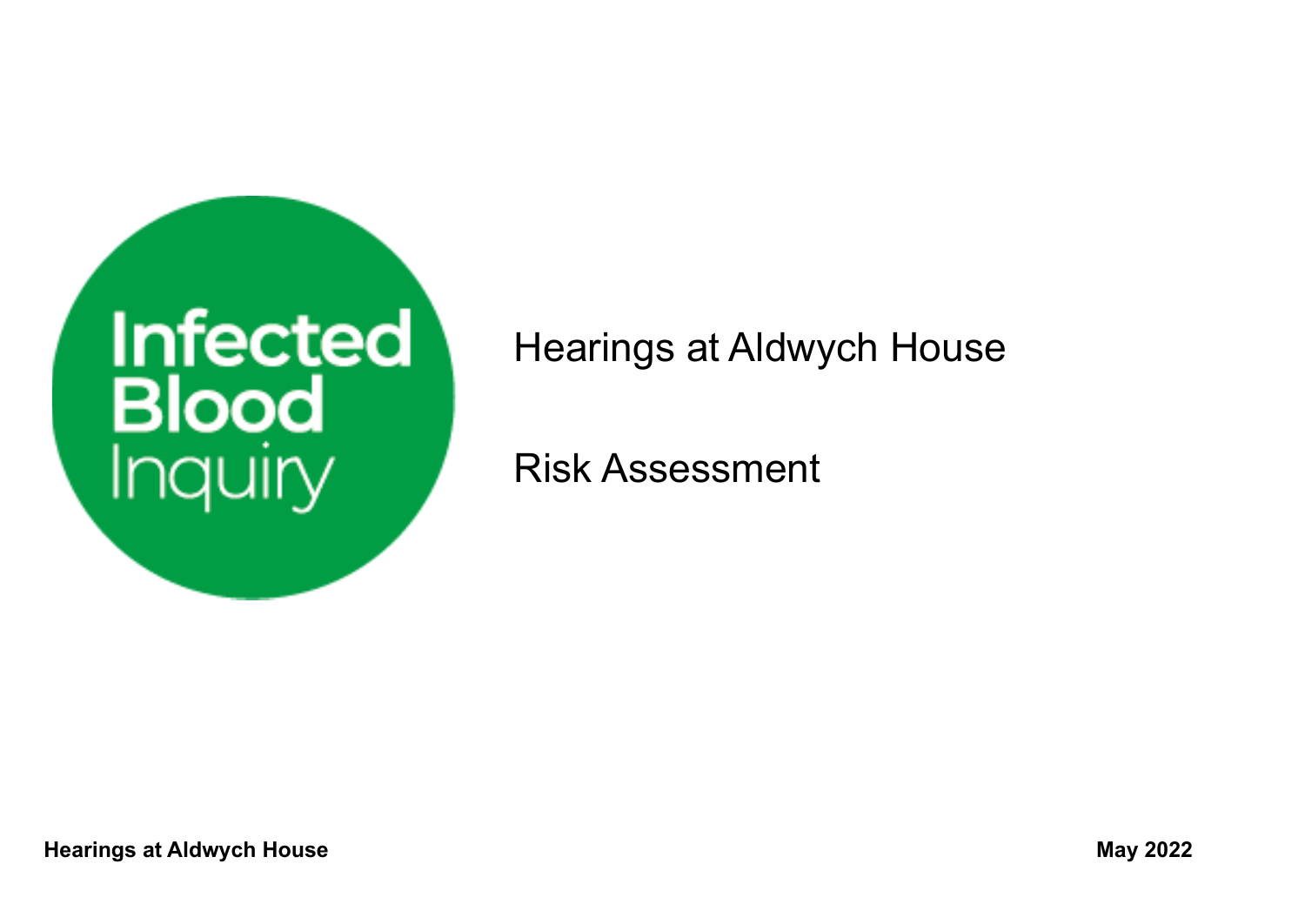## **Risk Assessment**

This risk assessment sets out the Inquiry's measures to reduce the risks from coronavirus, including:

- Daily rapid lateral flow testing by everyone attending, including staff
- Wearing of FFP2/3 face masks by everyone attending, including staff
- Increased ventilation in the hearing room and lounges
- Increased cleaning and infection control measures
- **Regular hand sanitisation points**

Reducing the risk of coronavirus relies on all of us making sensible decisions. That is why we are asking everyone who is considering coming to a hearing not to do so if there is any risk that they have coronavirus or they feel unwell and aren't sure why.

The Inquiry will continue to update this risk assessment to ensure it meets the latest public health guidance, including any guidance specific to London.

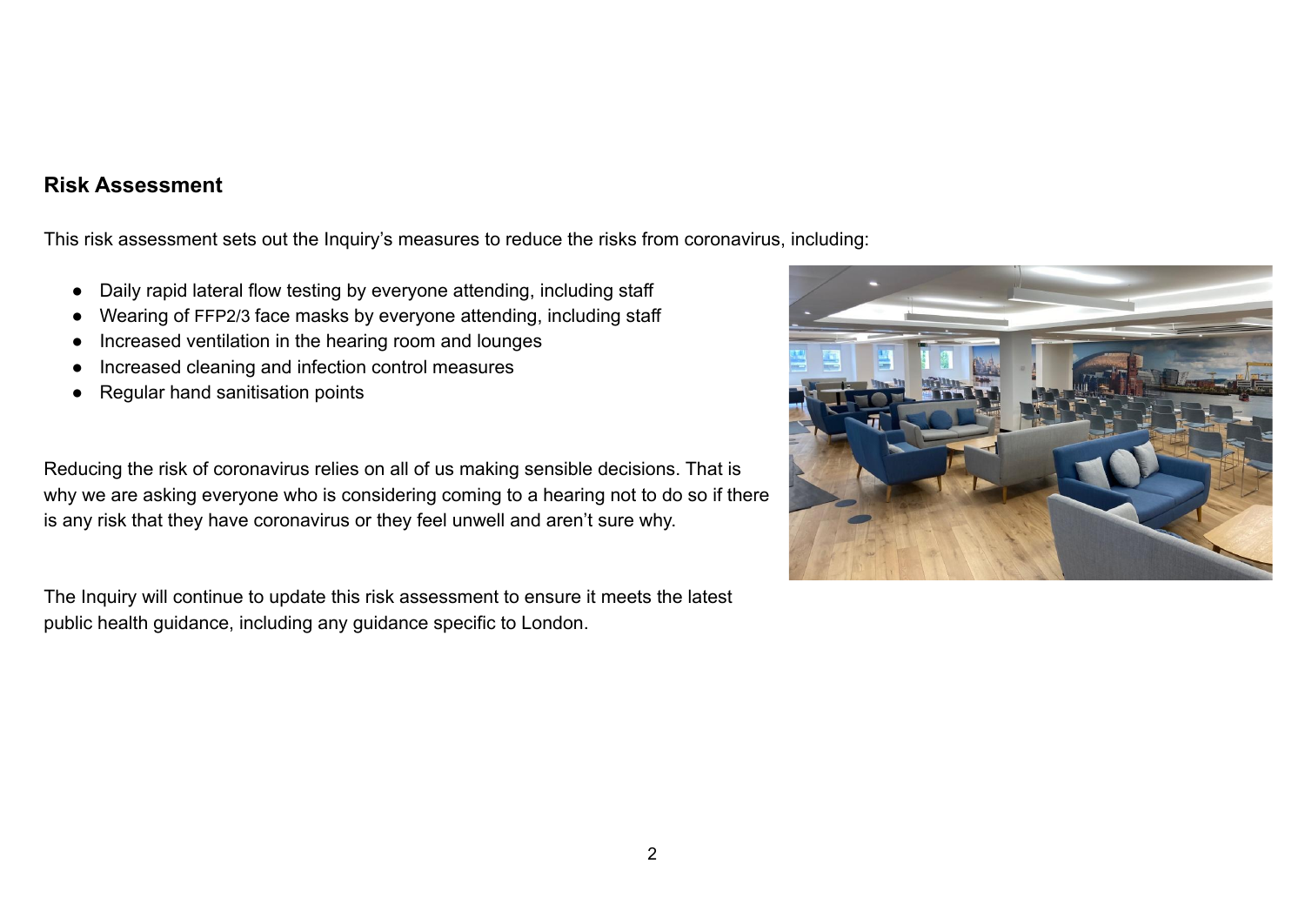| What are the<br>hazards?                                                               | Who might<br>be harmed<br>and how?                                                                                                       | What have we already done to<br>control the risks?                                                                                                                                                                                                                                                                                                                                                              | What additional actions are needed<br>on hearing days to control the<br>risks?                                                                                                                                                                                                                                                                                                                                                                                                                                                                                                                                                                                         | Who needs to<br>carry out the<br>action?                      | When is the<br>action<br>needed by? |
|----------------------------------------------------------------------------------------|------------------------------------------------------------------------------------------------------------------------------------------|-----------------------------------------------------------------------------------------------------------------------------------------------------------------------------------------------------------------------------------------------------------------------------------------------------------------------------------------------------------------------------------------------------------------|------------------------------------------------------------------------------------------------------------------------------------------------------------------------------------------------------------------------------------------------------------------------------------------------------------------------------------------------------------------------------------------------------------------------------------------------------------------------------------------------------------------------------------------------------------------------------------------------------------------------------------------------------------------------|---------------------------------------------------------------|-------------------------------------|
| Risk of coronavirus<br>spread by an<br>attendee or staff not<br>displaying<br>symptoms | Anyone<br>attending the<br>Infected Blood<br>Inquiry's<br>hearings:<br>about 1 in 3<br>people with<br>coronavirus<br>have no<br>symptoms | Everyone who registers to attend is<br>expected to take a COVID-19 lateral flow<br>test before travelling to Aldwych House.<br>You can claim for the cost up to £2 per test.<br>Tests are available from high street<br>chemists and online (and from the NHS for<br>people at higher risk of getting seriously ill).<br>All Inquiry staff will take daily COVID-19<br>lateral flow tests during hearing weeks. | You must have a negative lateral flow test<br>before attending the Inquiry hearings.<br>We are asking everyone attending to take a<br>daily COVID-19 lateral flow test. The test<br>should be taken the morning you are due to<br>attend the hearings, before arriving at Aldwych<br>House.<br>If you have a negative lateral flow test result<br>you must continue to adhere to the other<br>measures outlined in this risk assessment<br>which aim to reduce the risks from coronavirus.<br>If you receive a positive or void test result you<br>should not attend the Inquiry hearings.<br>Guidance on what you should do next is<br>included with the testing kit. | The Inquiry team<br>and everyone<br>attending the<br>hearings | Ongoing during<br>hearings          |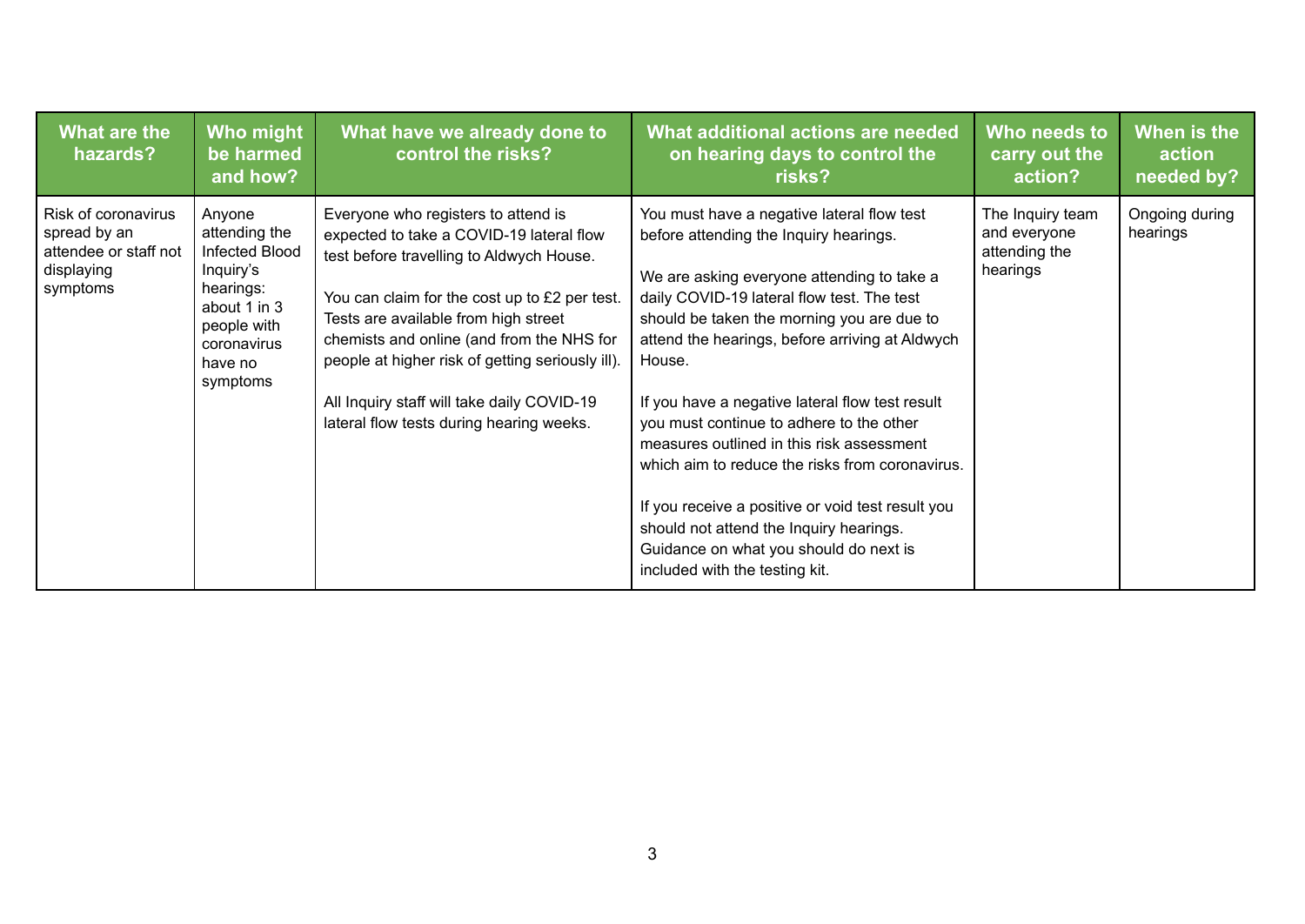| What are the<br>hazards?                                                              | <b>Who might</b><br>be harmed<br>and how?                                                                                                                                                                                      | What have we already done to<br>control the risks?                                                                                                                                                                                               | What additional actions are needed<br>on hearing days to control the<br>risks?                                                                                                                                                                                                                                                                                                                                                                                                                                                                                                                                                                                                                                                                                                                                                                                                                       | Who needs to<br>carry out the<br>action?                      | When is the<br>action<br>needed by? |
|---------------------------------------------------------------------------------------|--------------------------------------------------------------------------------------------------------------------------------------------------------------------------------------------------------------------------------|--------------------------------------------------------------------------------------------------------------------------------------------------------------------------------------------------------------------------------------------------|------------------------------------------------------------------------------------------------------------------------------------------------------------------------------------------------------------------------------------------------------------------------------------------------------------------------------------------------------------------------------------------------------------------------------------------------------------------------------------------------------------------------------------------------------------------------------------------------------------------------------------------------------------------------------------------------------------------------------------------------------------------------------------------------------------------------------------------------------------------------------------------------------|---------------------------------------------------------------|-------------------------------------|
| Risk of coronavirus<br>spread - through<br>airborne<br>transmission<br>between people | Anyone<br>attending the<br>Inquiry's<br>hearings: the<br>closer we are<br>to each other,<br>the easier it is<br>to catch and<br>spread<br>coronavirus<br>and about 1 in<br>3 people with<br>coronavirus<br>have no<br>symptoms | The ventilation systems in Aldwych House<br>run with 100% external air intake. There is<br>no recirculation of internal air.<br>An air purifier will run in the hearing room<br>during breaks and the room will be aired<br>during lunch breaks. | You must not attend the hearings if:<br>• you are experiencing the symptoms of<br>COVID-19, irrespective of test results<br>you live with someone experiencing these<br>symptoms<br>• you receive a positive or void lateral flow<br>test result<br>you have been told by a close contact that<br>they are getting a test for COVID-19<br>• you live in an area with localised restrictions<br>where people are being advised not to<br>travel<br>• you are still within the isolation period<br>following restrictions related to a trip abroad<br>• you feel unwell and aren't sure why.<br>To reduce the risk of transmission during the<br>hearings everyone attending should:<br>• wear a FFP2/3 face mask <sup>1</sup> . Sir Brian,<br>Counsel and the witness giving evidence<br>will not be asked to wear a face covering in<br>the hearing room to ensure evidence can be<br>heard clearly. | The Inquiry team<br>and everyone<br>attending the<br>hearings | Ongoing during<br>hearings          |

 $1$  1 FFP2/3 or equivalent masks are to be worn during periods of high levels of infection and transmission to reduce the risk of transmission.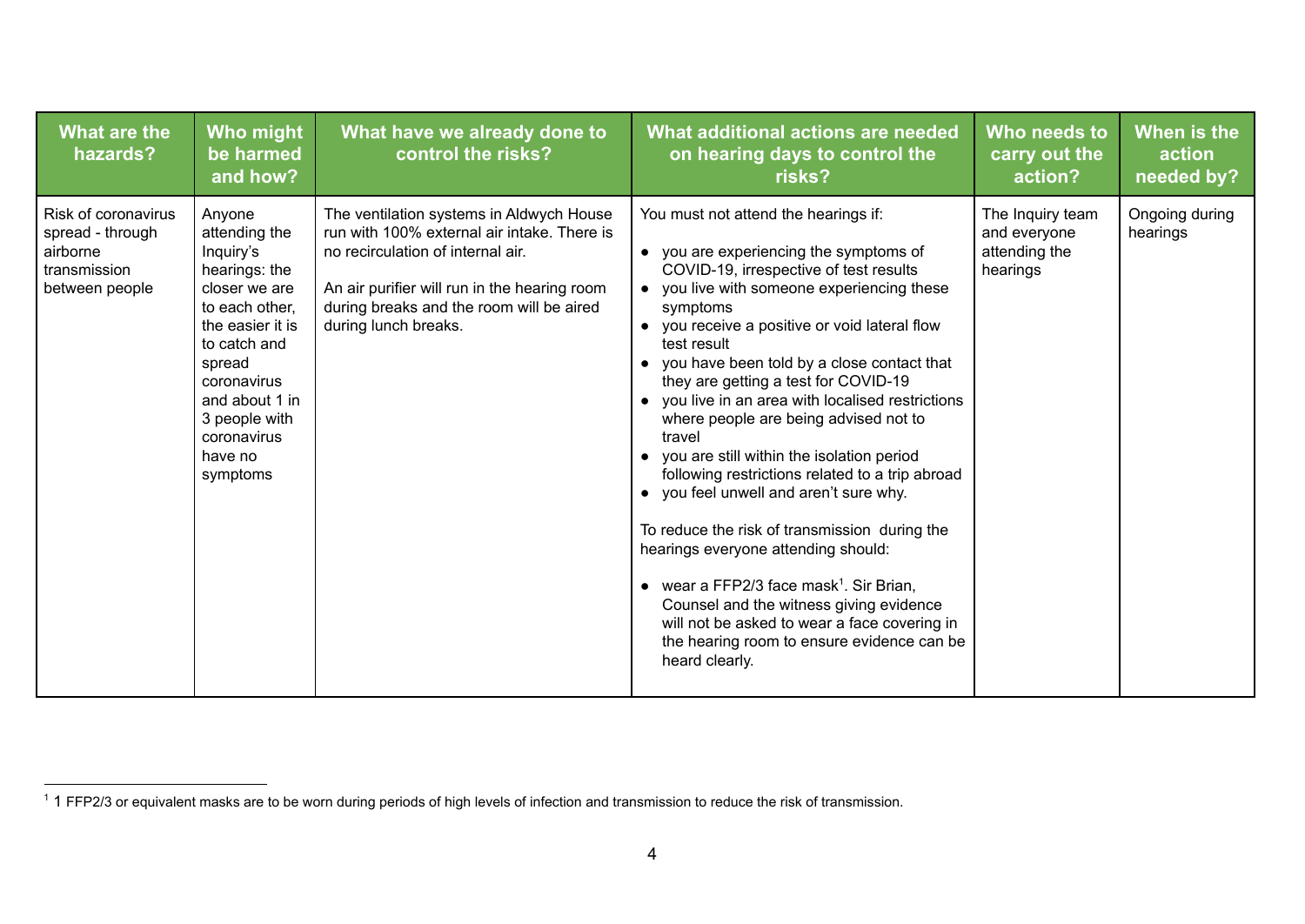| What are the<br>hazards?                                            | Who might<br>be harmed<br>and how?                                                                                       | What have we already done to<br>control the risks?                                                                                                                                                                                                                                                                                                                                                                    | What additional actions are needed<br>on hearing days to control the<br>risks? | Who needs to<br>carry out the<br>action?                      | When is the<br><u>l a</u> ction,<br>needed by? |
|---------------------------------------------------------------------|--------------------------------------------------------------------------------------------------------------------------|-----------------------------------------------------------------------------------------------------------------------------------------------------------------------------------------------------------------------------------------------------------------------------------------------------------------------------------------------------------------------------------------------------------------------|--------------------------------------------------------------------------------|---------------------------------------------------------------|------------------------------------------------|
| Risk of coronavirus<br>spread - through<br>contact with<br>surfaces | Anyone<br>attending the<br>Inquiry's<br>hearings:<br>coronavirus<br>can spread<br>from people to $  \cdot  $<br>surfaces | The Inquiry has:<br>provided regular hand sanitisation<br>I۰<br>points throughout the Inquiry's hearing<br>spaces<br>employed additional cleaning staff to<br>regularly clean high contact points<br>during the hearing sessions<br>In addition, a disinfectant fogging treatment<br>will be used on the surfaces in the hearing<br>room, lounges and other rooms each<br>evening to reduce the risk of transmission. | All refreshments will be individually packaged.                                | The Inquiry team<br>and everyone<br>attending the<br>hearings | Ongoing during<br>hearings                     |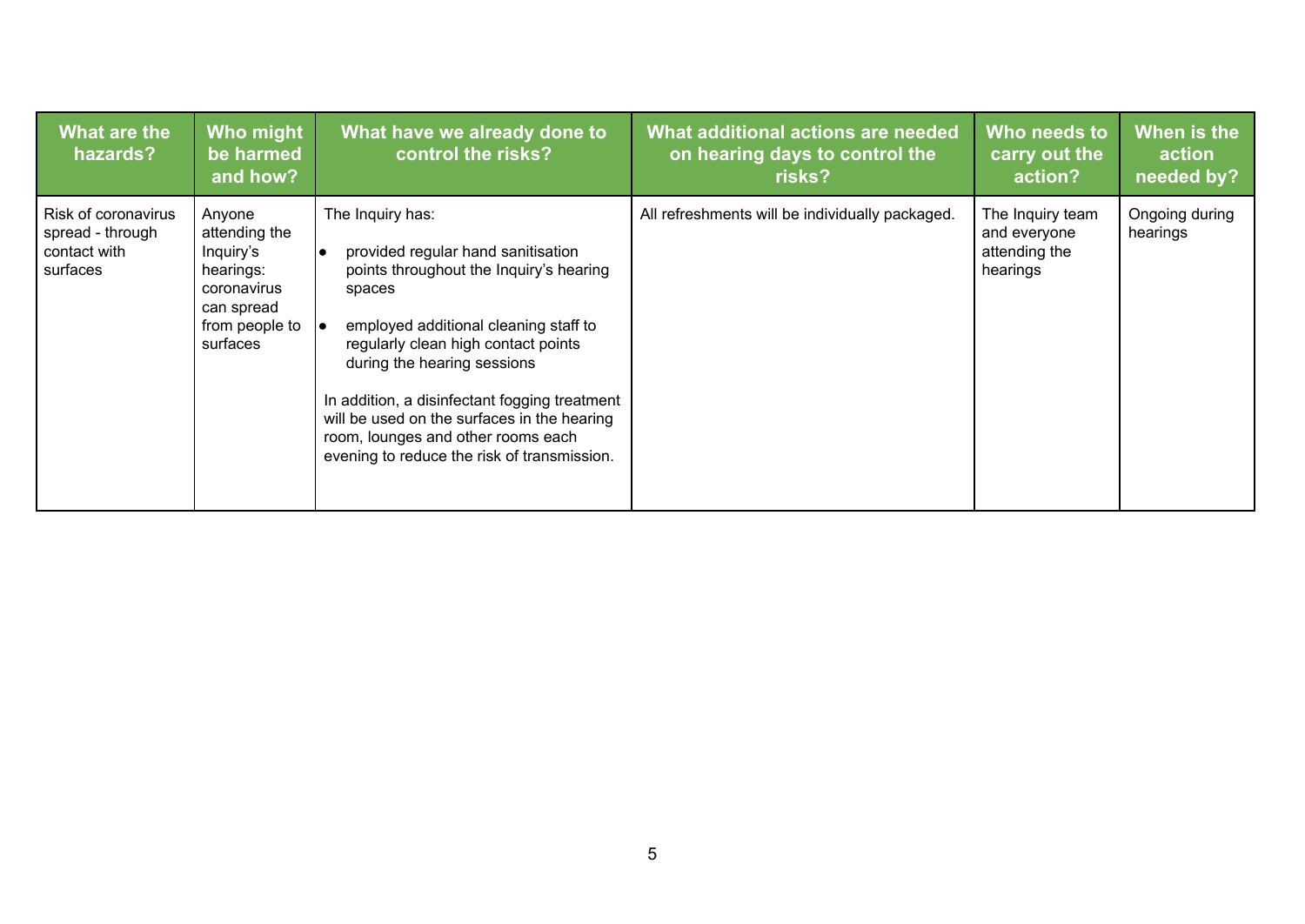| What are the<br>hazards?                                                                                                                     | Who might<br>be harmed<br>and how?               | What have we already done to<br>control the risks?                                                                               | What additional actions are needed<br>on hearing days to control the<br>risks?                                                                                                                                                                                                                                                                                                                                                                                                                                                                                                                                                                                                                                                                                                                                                                                                                                                                                                                                                                                                                                                                                                                                 | Who needs to<br>carry out the<br>action?                      | When is the<br>action<br>needed by? |
|----------------------------------------------------------------------------------------------------------------------------------------------|--------------------------------------------------|----------------------------------------------------------------------------------------------------------------------------------|----------------------------------------------------------------------------------------------------------------------------------------------------------------------------------------------------------------------------------------------------------------------------------------------------------------------------------------------------------------------------------------------------------------------------------------------------------------------------------------------------------------------------------------------------------------------------------------------------------------------------------------------------------------------------------------------------------------------------------------------------------------------------------------------------------------------------------------------------------------------------------------------------------------------------------------------------------------------------------------------------------------------------------------------------------------------------------------------------------------------------------------------------------------------------------------------------------------|---------------------------------------------------------------|-------------------------------------|
| Risk of coronavirus<br>spread following an<br>attendee or staff<br>member becoming<br>symptomatic or<br>receiving a positive<br>test result. | Anyone<br>attending the<br>Inquiry's<br>hearings | Everyone who would like to attend will be<br>asked to think about the risks and benefits<br>before registering for the hearings. | You must not attend the hearings if:<br>you are experiencing the symptoms of<br>COVID-19, irrespective of test results<br>you live with someone experiencing<br>these symptoms<br>• you receive a positive or void lateral<br>flow test result<br>you have been told by a close contact<br>that they are getting a test for<br>COVID-19<br>you live in an area with localised<br>restrictions where people are being<br>advised not to travel<br>you are still within the isolation period<br>following related to a trip abroad<br>you feel unwell and aren't sure why.<br>If you become unwell while travelling to, or<br>while attending, a hearing you will be advised<br>to return home and to follow the latest public<br>health guidance. A first aider will be at the<br>hearings and Inquiry staff will be available to<br>assist you in making any travel arrangements.<br>If you test positive after attending a hearing<br>please inform the Inquiry team as soon as you<br>can. The team will inform people who were<br>there on the same day that there has been a<br>positive case so that they can decide whether<br>to take additional lateral flow tests based on<br>their individual risks. | The Inquiry team<br>and everyone<br>attending the<br>hearings | Ongoing during<br>hearings          |